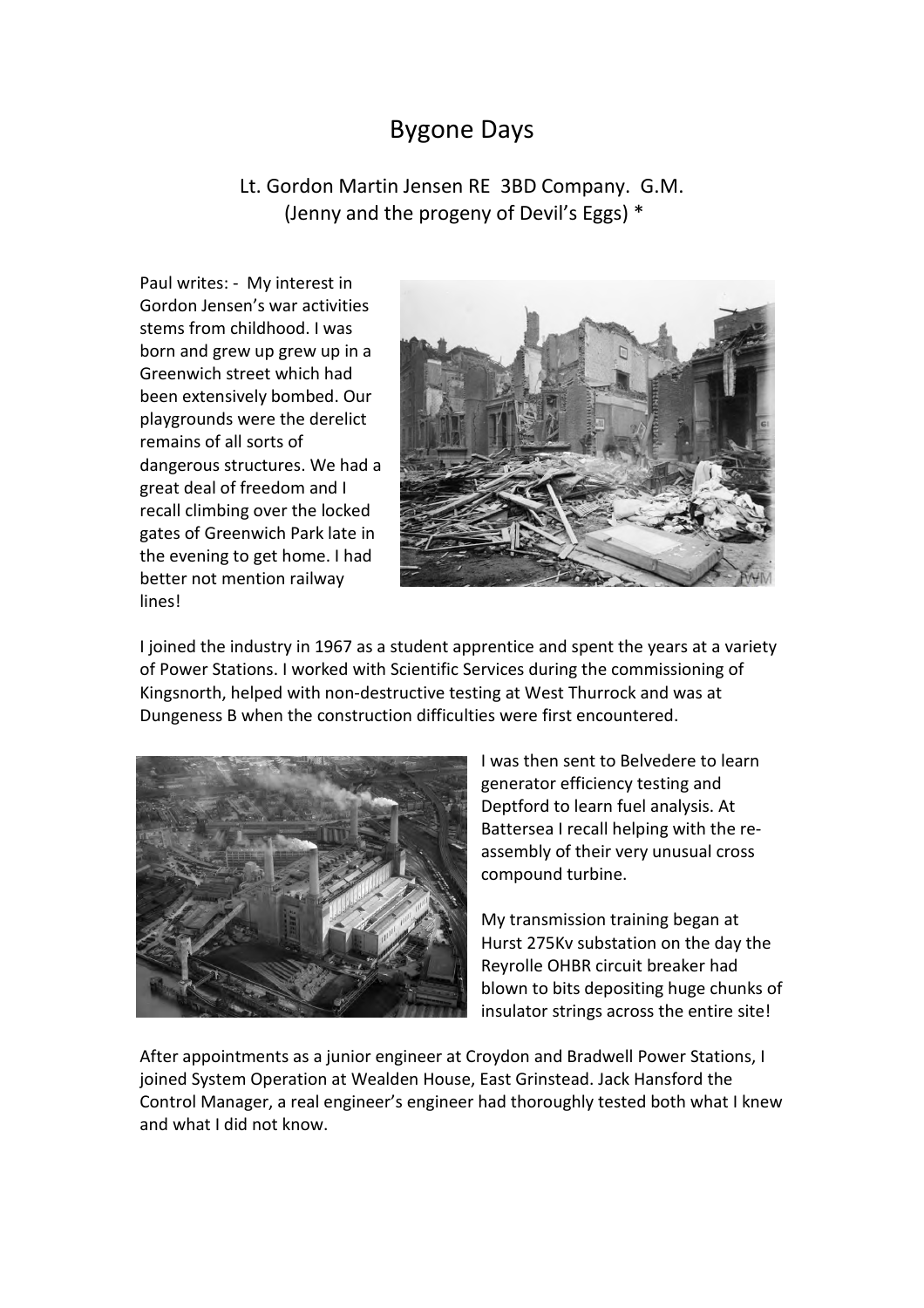After a spell in Performance Monitoring I joined the shift compliment and encountered Gordon Jensen, the central character of the story.

## **Gordon Jensen G.M. (GEORGE MEDAL) or Jenny and the progeny of Devil's Eggs Senior Engineer Thames South**

I have fond memories of Gordon, Mr Jensen! Although I was not one of his immediate shift team. As a relief engineer I worked with him on many occasions at Wealden House in East Grinstead.

He always had a twinkle in his eye and would quaff his moustache whilst chatting with you about the ways of the world. He referred to all by their surnames, which no doubt was a hangover from his military days. And he had a charming way of both putting you at your ease and demonstrating his confidence in those he trusted.

On no occasion did he ever mention to me that he had been in the Royal Engineers: Bomb Disposal or that he had been awarded the George Medal.



It was not until some time after his death and long after I had moved from Wealden House that a colleague who had known him for many years told me of his very distinguished service.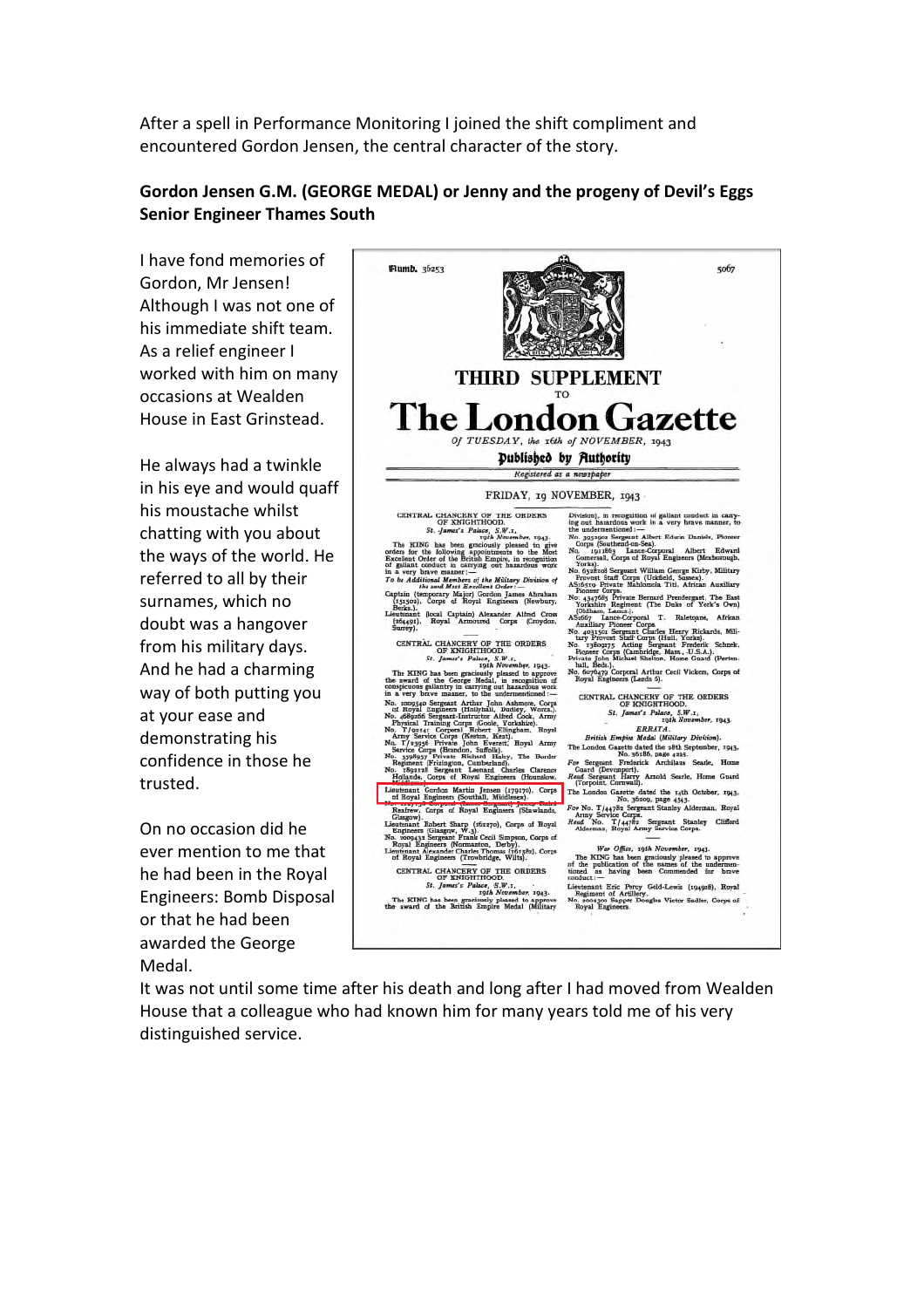He was awarded the George Medal for his work in Grimsby and Cleethorpes in June 1943. On the  $14<sup>th</sup>$  June the Luftwaffe had dropped **anti-personnel 'Butterfly Bombs'** which were released **from containers they called 'Devil's Eggs'**. In the next seven days Gordon dealt with 60 of these nasty little beasts. They were an early form of what is now called **cluster bombs** whose use is now prohibited by the international agreement of many countries. Some countries however are notable by the absence of their signed agreement.

Many of the bombs Gordon dealt with were likely to have been equipped with a fuse specifically designed to trigger detonation if disturbed. Gordon was awarded his G.M. for the creative ways he devised for dealing with the bombs without loss to lives or damage to valuable machinery and infrastructure.



## **Here are three examples of his actions in the week following 14 June whilst working from dawn until dusk:**

On the 15<sup>th</sup> June a Butterfly Bomb was found resting near what is described as a piece of valuable Belgian Machinery in a timber yard. It was fitted with an antihandling fuse so to remove it he attached a cord assuming that if pulled hard enough the bomb would travel far enough from the machinery before it exploded thus saving the machinery. This proved successful.

The following day he constructed a sandbag tunnel in the projection room of a cinema before attaching a cord to an unexploded Butterfly Bomb and pulling it from the room before it exploded. The damage was limited to five broken windows.

On the 20<sup>th</sup> June he was found on hands and knees extracting another Butterfly Bomb from a seven-junction domestic sewer. Using a chimney constructed of straw bales to protect the drain he then lowered and attached an electro magnet to the bomb before lifting it and manipulating the straw bales behind to protect the drain from damage and only then exploding it.

Not surprisingly Gordon was not one to get excited at incidents on the National Grid Network but would remain calm and composed, usually passing a casual remark about the luncheon menu.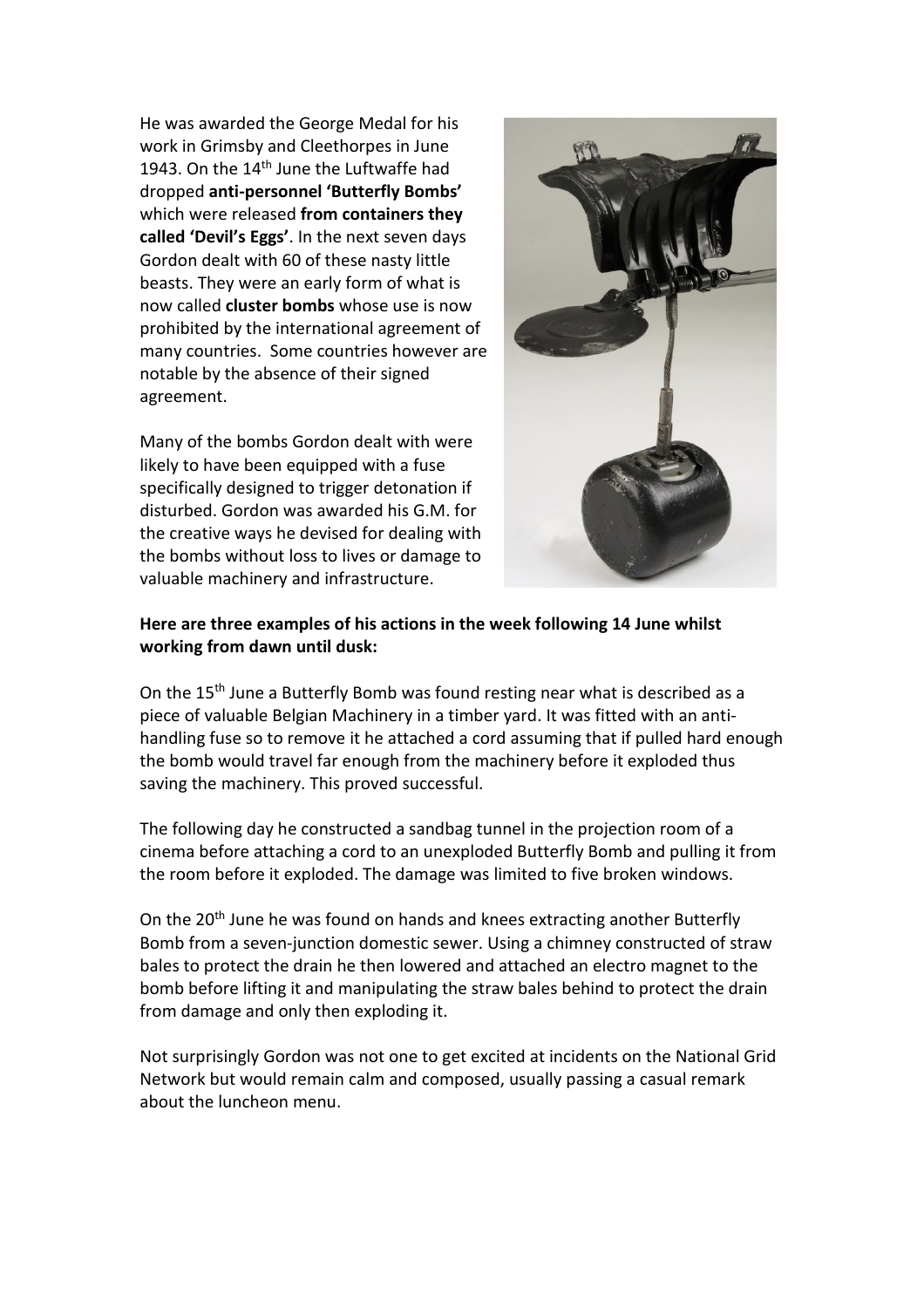## Post Script



After many happy years on shift in the Area, the Weald and the South Metropolitan control rooms I joined National Control at Park Street in London. Park Street was previously called Maiden Lane, was notorious and merited a name change a Museum of London lecturer informed me during a walking tour last year. Returning to the subject! The first time I upgraded to National Control Engineer at Park Street the Chairman decided to pop in unannounced with the Energy Secretary just as we experienced

the trip of both links to France: a 2000 Megawatt incredible loss supposedly. Why me I asked myself!

When National Control moved to Wokingham I led the project to centralise control of generation at Wokingham and remained attached to projects until my appointment as Power System Manager in 1999. I always felt operations was my natural working home and only retirement prized me from the National Power System.



Researched and written by Paul Garden. Power System Engineer.

August/November 2017